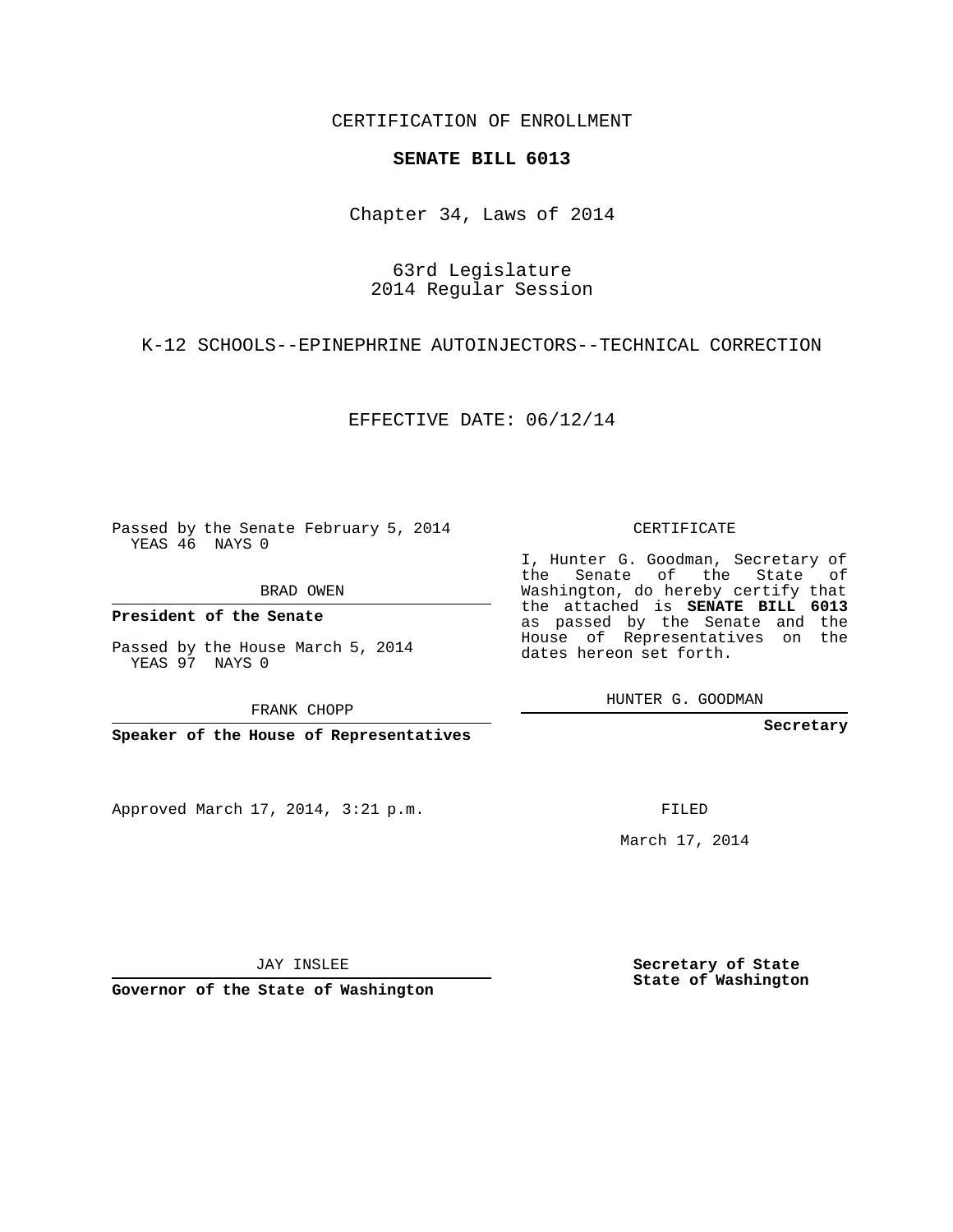## **SENATE BILL 6013** \_\_\_\_\_\_\_\_\_\_\_\_\_\_\_\_\_\_\_\_\_\_\_\_\_\_\_\_\_\_\_\_\_\_\_\_\_\_\_\_\_\_\_\_\_

\_\_\_\_\_\_\_\_\_\_\_\_\_\_\_\_\_\_\_\_\_\_\_\_\_\_\_\_\_\_\_\_\_\_\_\_\_\_\_\_\_\_\_\_\_

Passed Legislature - 2014 Regular Session

## **State of Washington 63rd Legislature 2014 Regular Session**

**By** Senators Mullet and Tom

Read first time 01/13/14. Referred to Committee on Early Learning & K-12 Education.

 AN ACT Relating to making a technical correction to school law governing the use of epinephrine autoinjectors; and amending RCW 28A.210.383.

BE IT ENACTED BY THE LEGISLATURE OF THE STATE OF WASHINGTON:

 **Sec. 1.** RCW 28A.210.383 and 2013 c 268 s 2 are each amended to read as follows:

 (1) School districts and nonpublic schools may maintain at a school in a designated location a supply of epinephrine autoinjectors based on the number of students enrolled in the school.

 (2)(a) A licensed health professional with the authority to prescribe epinephrine autoinjectors may prescribe epinephrine autoinjectors in the name of the school district or school to be maintained for use when necessary. Epinephrine prescriptions must be accompanied by a standing order for the administration of school- supplied, undesignated epinephrine autoinjectors for potentially life-threatening allergic reactions.

 (b) There are no changes to current prescription or self- administration practices for children with existing epinephrine autoinjector prescriptions or a guided anaphylaxis care plan.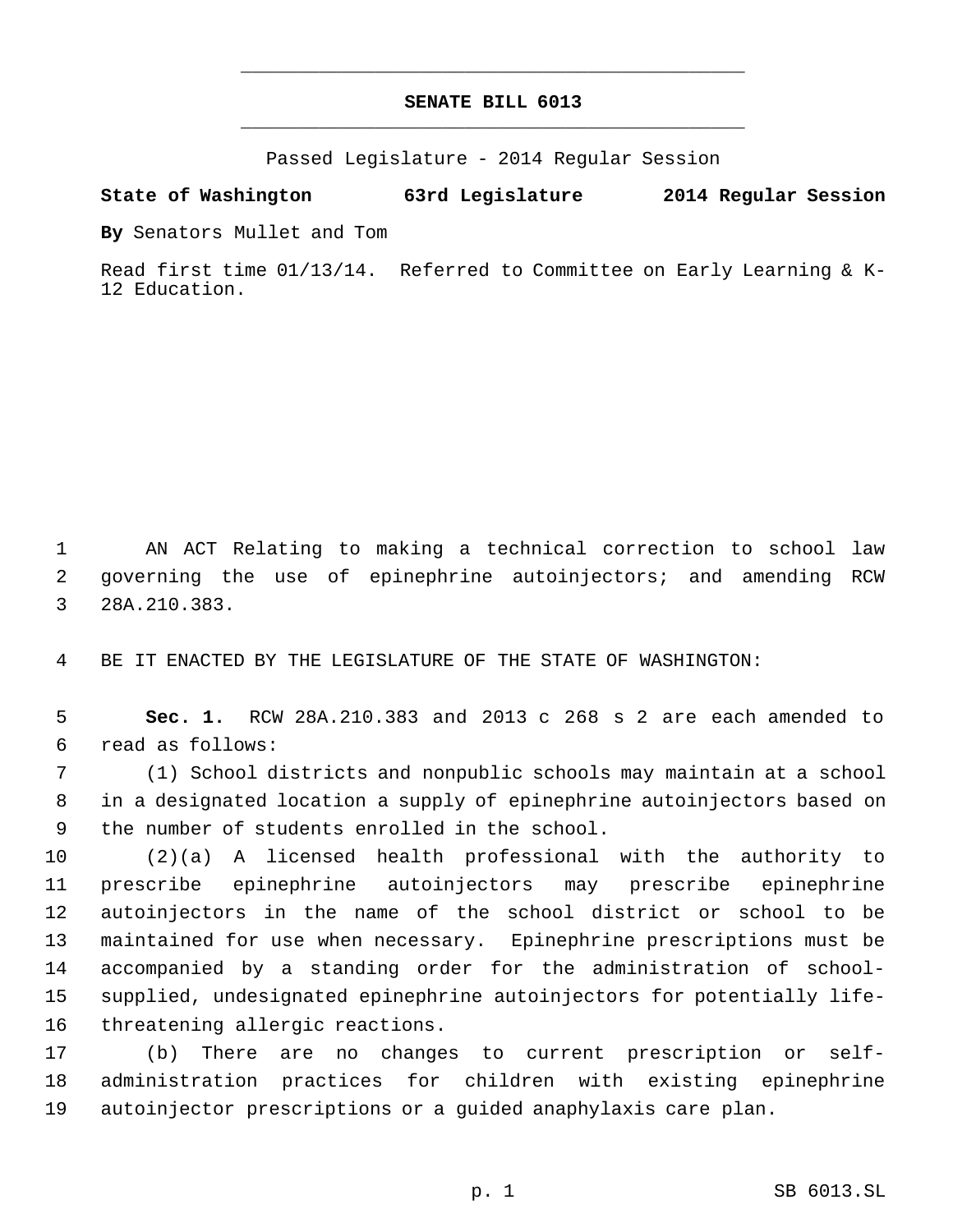(c) Epinephrine autoinjectors may be obtained from donation sources, but must be accompanied by a prescription.

 (3)(a) When a student has a prescription for an epinephrine autoinjector on file, the school nurse or designated trained school personnel may utilize the school district or school supply of epinephrine autoinjectors to respond to an anaphylactic reaction under 7 a standing protocol according to RCW ((28A.210.300)) 28A.210.380.

 (b) When a student does not have an epinephrine autoinjector or prescription for an epinephrine autoinjector on file, the school nurse may utilize the school district or school supply of epinephrine autoinjectors to respond to an anaphylactic reaction under a standing protocol according to RCW 28A.210.300.

 (c) Epinephrine autoinjectors may be used on school property, including the school building, playground, and school bus, as well as during field trips or sanctioned excursions away from school property. The school nurse or designated trained school personnel may carry an appropriate supply of school-owned epinephrine autoinjectors on field trips or excursions.

 (4)(a) If a student is injured or harmed due to the administration of epinephrine that a licensed health professional with prescribing authority has prescribed and a pharmacist has dispensed to a school under this section, the licensed health professional with prescribing authority and pharmacist may not be held responsible for the injury unless he or she issued the prescription with a conscious disregard for safety.

 (b) In the event a school nurse or other school employee administers epinephrine in substantial compliance with a student's prescription that has been prescribed by a licensed health professional within the scope of the professional's prescriptive authority, if applicable, and written policies of the school district or private school, then the school employee, the employee's school district or school of employment, and the members of the governing board and chief administrator thereof are not liable in any criminal action or for civil damages in their individual, marital, governmental, corporate, or other capacity as a result of providing the epinephrine.

 (c) School employees, except those licensed under chapter 18.79 RCW, who have not agreed in writing to the use of epinephrine autoinjectors as a specific part of their job description, may file